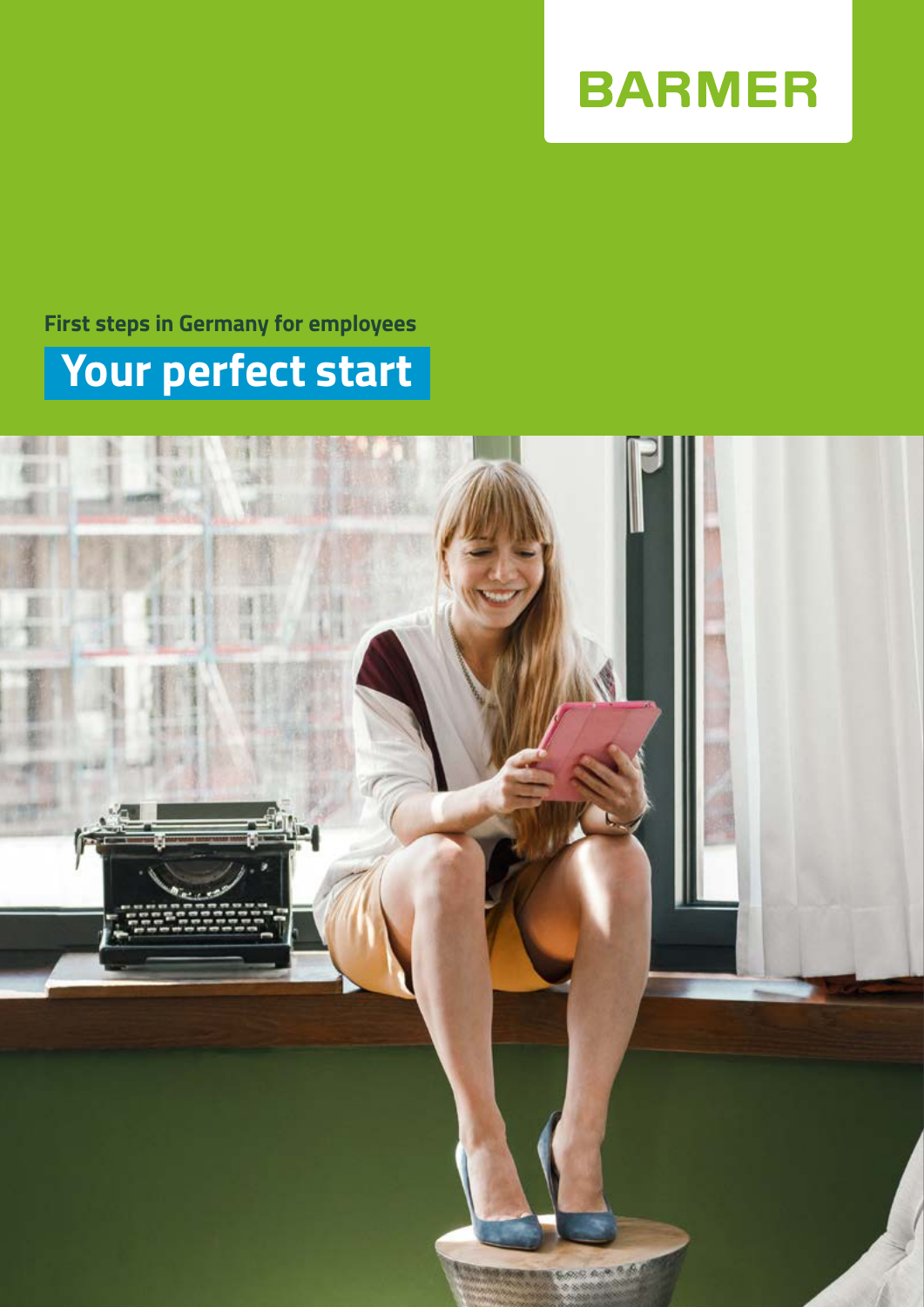# **6 steps for a perfect start**

**There are only a few things that are absolutely indispensable when you're new in Germany as an employee. This brochure walks you through them step by step and tells you where to go to get what you need.**

# **Step 1: Your visa**

When you apply for your visa, it is checked whether your educational degrees are recognised in Germany. In case they are, you will receive a visa for four years upon submission of the relevant documents (employment contract, certificates, passport and passport photo). However, if your degree is not recognised, your future employer and you have to submit your certificates for evaluation by the German authorities. If the result of the evaluation is positive, you can go ahead with the visa application process. Further information can be found at: [www.auswaertiges-amt.de/en/](http://www.auswaertiges-amt.de/en/einreiseundaufenthalt/visabestimmungen-node)visa-service

#### **Step 2: Your registration**

The first thing you'll need is a place to live. Once you've found somewhere, you have to register your new address with the **Einwohnermeldeamt** (residents' registration office). You can normally do this at the **Rathaus** (town hall) or **Bürgeramt** (administrative office for citizens), where they will issue you an **Anmeldebestätigung** (confirmation of registration). In most areas, you can get in touch with your local office by dialling the general phone number 115. They'll be able to help you with any questions you may have regarding registration. [www.115.de](http://www.115.de)

# **Step 3: Your tax ID**

Once you've received the **Anmeldebestätigung**, you'll be asked whether you have a tax identification number **(Steuer ID-Nr.)**. Your tax ID is important when you start working. If you aren't asked about it when registering, please visit your **Finanzamt** (tax office) and apply for a tax ID there. You can find out which is your local tax office here: [Finanzamtsuche at barmer.de](http://www.bzst.de/DE/Service/Behoerdenwegweiser/Finanzamtsuche/GemFa/finanzamtsuche_node.html) (www.bzst.de/DE/ Service/Behoerdenwegweiser/Finanzamtsuche/GemFa/finanzamtsuche\_node.html)

# **Step 4:**

# **Your health insurance**

In Germany, you also need health insurance cover. BARMER is one of Germany's largest health insurance companies. Please get in touch with your BARMER representative for more information. He or she will be able to tell you the quickest and simplest way of joining. We'll then take care of informing your employer or university about your health insurance policy on your behalf.

# **Step 5:**

# **Your social security number**

In addition to this, you'll need a social security number so that your employer can pay you and we can book your insurance premiums correctly. Your BARMER representative can apply for this number on your behalf and you'll receive it within a few days. You then just need to let your employer know.

#### **Step 6: Your bank account**

Next, you'll need to open a current account with a German bank. It's a good idea to compare offers as some banks don't charge account maintenance fees on current accounts.





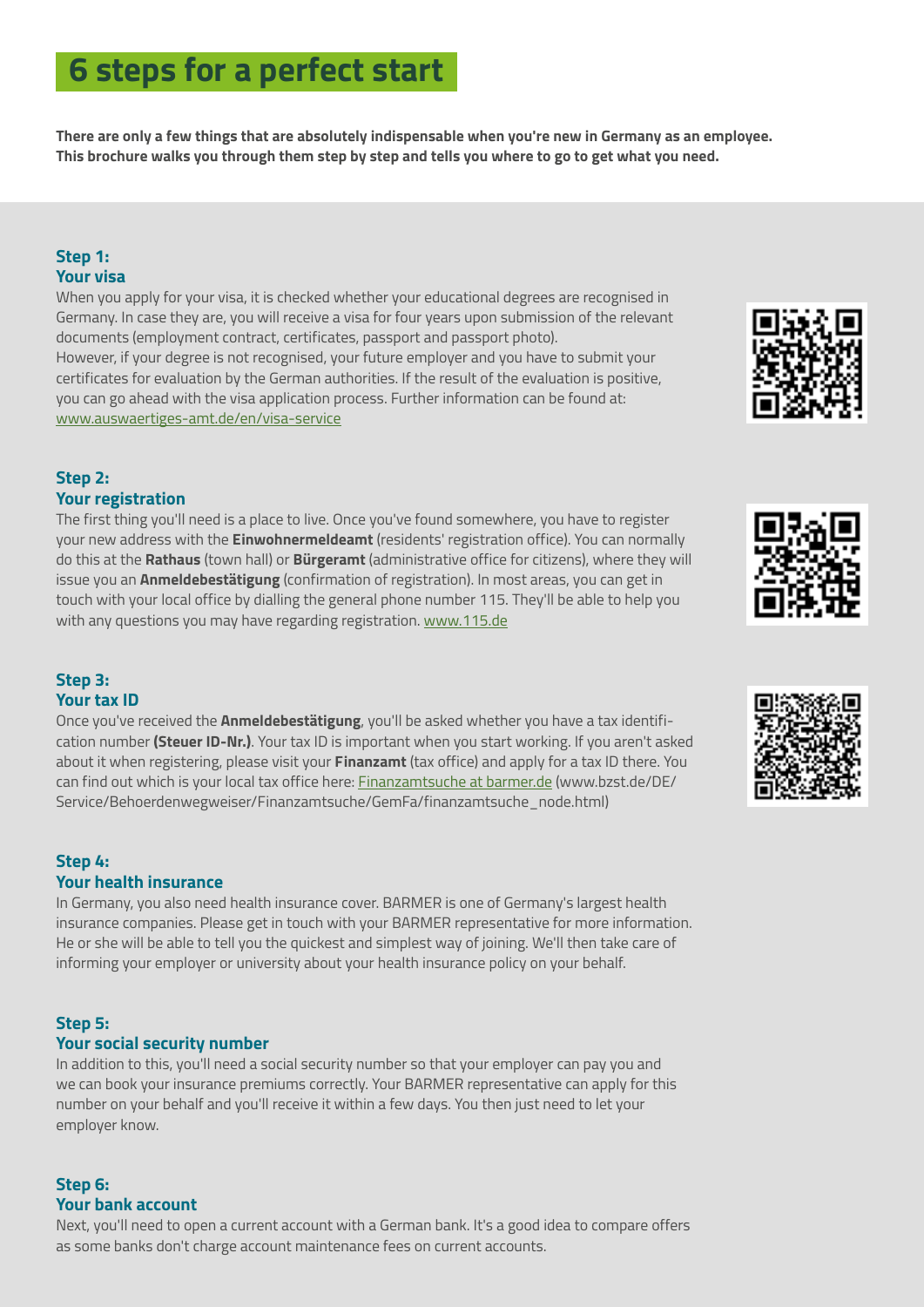

# **Special benefits**

**Health is a precious commodity. Preventive healthcare and the best available treatment in the event of sickness are essential for one's quality of life. That's why it's important to us that you stay healthy. Germany has one of the best healthcare systems in the world. German hospitals and doctors offer you the highest quality of care available. And as a patient, you can choose which doctor or therapist you want to be treated by. In Germany, health insurance, long-term care insurance, accident insurance, pension insurance and unemployment insurance are compulsory. About 9 million people place their trust in BARMER. And there are plenty of good reasons for you to be one of them!**

#### **Sick pay**

BARMER is there for you when you're in employment and unable to work for an extended period of time. We pay you sick pay from the 6th week of a longer-term illness or incapacity to work.

### **Teeth**

Healthy teeth are priceless. BARMER assumes the costs for dental treatment and check-ups – without time limit and in accordance with the statutory provisions and schedule of non-statutory benefits.

### **Free choice of doctor and hospital**

In the event of illness, BARMER policy holders can choose freely between all registered medical practitioners and hospitals.

### **Free family insurance cover**

With BARMER, you pay a single premium – no matter how big your family is. This means that your spouse or partner and your children are fully insured too.

#### **Electronic health insurance card**

The electronic health insurance card gives you fast access to the best treatment and healthcare wherever you happen to be in Europe. It doesn't matter whether you need to see a general practitioner, dentist or get treatment in hospital.

The costs are settled automatically simply by presenting your card, making the whole process significantly more convenient for you.

#### **Preventive care**

You're entitled to numerous preventive check-ups and screenings, such as our Check-up offer.

### **Skin Check**

As a special extra benefit, you can take advantage of our Skin Check free of charge every two years up to the age of 34. Skin cancer screening is provided as part of the statutory health insurance cover thereafter.

#### **Optional insurance cover**

You also benefit from exclusive deals on tailor-made supplemental insurance policies offered by our health insurance partner HUK-COBURG Krankenversicherung.

### **Medical information**

The BARMER Teledoktor (Teledoctor) is on call around the clock to answer any questions you may have on medications or treatment – call free of charge on 0800 3333 500. More info: [www.barmer.de/teledoktor](http://www.barmer.de/teledoktor)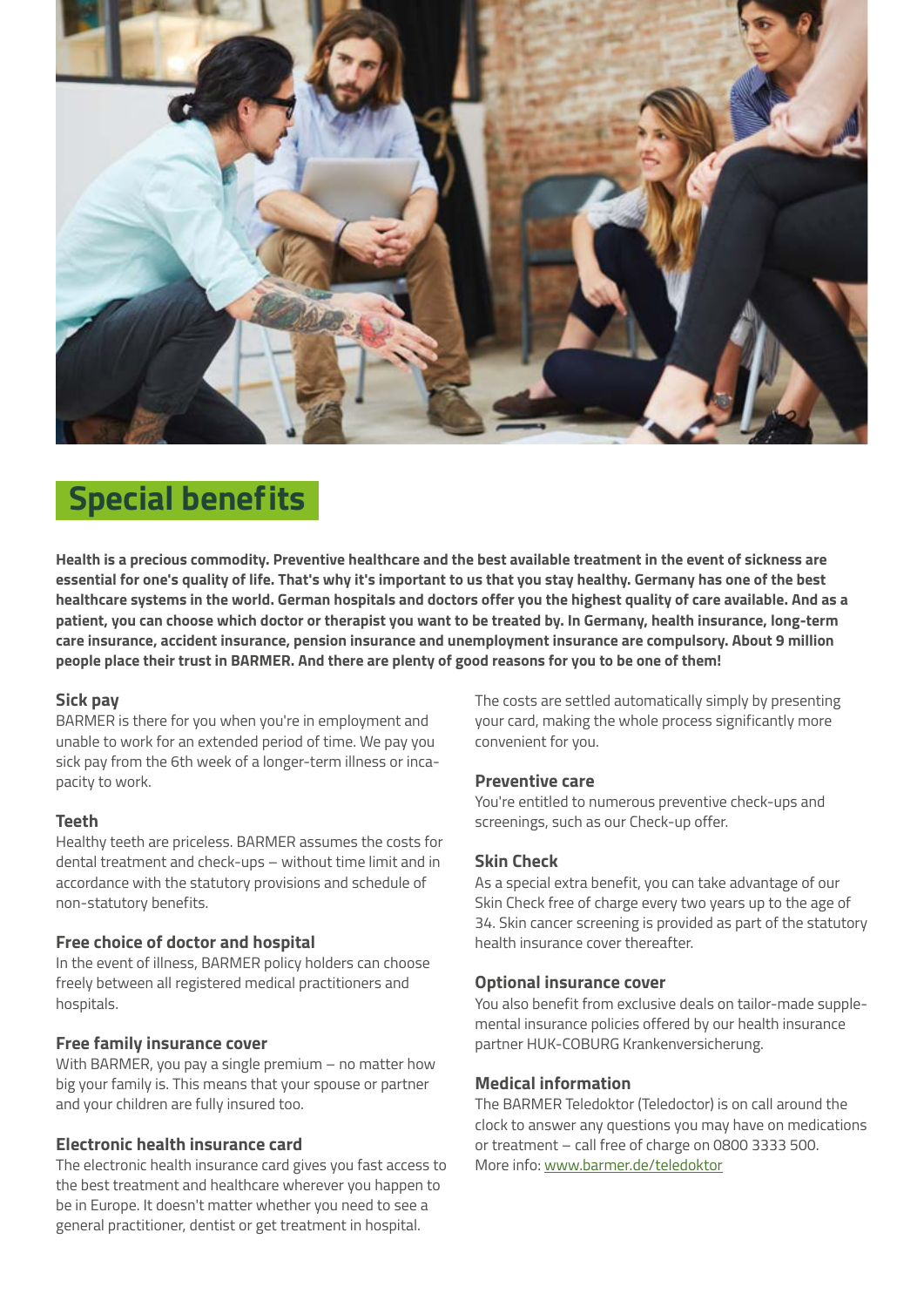**Item number 16EV 1221**

Item number 16EV 1221

# **BARMER**

I am providing the following information for my membership:

|                                | <b>Personal information</b> |                                       | <b>BARMER</b> contact: |                                                      |                                                              |
|--------------------------------|-----------------------------|---------------------------------------|------------------------|------------------------------------------------------|--------------------------------------------------------------|
| Last name, first name          |                             |                                       |                        | Title                                                |                                                              |
| Street address                 |                             |                                       |                        | Gender<br>$\Box$ , $\Box$ , $\Box$ ,<br>$\mathbb{I}$ | $f = female$<br>$m = male$<br>$o = other$<br>$u =$ undefined |
| Postal code                    | Town/city                   |                                       |                        | Date of birth (dd/mm/yyyy)                           |                                                              |
| Telephone number <sup>1)</sup> |                             | Mobile telephone number <sup>1)</sup> |                        | Place of birth and country of birth                  |                                                              |
| E-mail address <sup>1)</sup>   |                             |                                       |                        | Name at birth <sup>2)</sup>                          |                                                              |
| Pension insurance number       |                             |                                       |                        | Nationality <sup>2)</sup>                            |                                                              |

# **Information on group of persons and prior insurance**

| a trainee                                                                                                                                                                | from / since<br>My gross salary is:<br>€                                                                                                                                                                                                                                                                                                                                                                                                                                                                                                                                                                                                                                                                                                                        |  |  |  |  |  |
|--------------------------------------------------------------------------------------------------------------------------------------------------------------------------|-----------------------------------------------------------------------------------------------------------------------------------------------------------------------------------------------------------------------------------------------------------------------------------------------------------------------------------------------------------------------------------------------------------------------------------------------------------------------------------------------------------------------------------------------------------------------------------------------------------------------------------------------------------------------------------------------------------------------------------------------------------------|--|--|--|--|--|
| an employee<br>l am                                                                                                                                                      |                                                                                                                                                                                                                                                                                                                                                                                                                                                                                                                                                                                                                                                                                                                                                                 |  |  |  |  |  |
| with employer / company                                                                                                                                                  | I am related, related by marriage, etc., to the employer                                                                                                                                                                                                                                                                                                                                                                                                                                                                                                                                                                                                                                                                                                        |  |  |  |  |  |
|                                                                                                                                                                          | I am a partner/director                                                                                                                                                                                                                                                                                                                                                                                                                                                                                                                                                                                                                                                                                                                                         |  |  |  |  |  |
| from / since                                                                                                                                                             |                                                                                                                                                                                                                                                                                                                                                                                                                                                                                                                                                                                                                                                                                                                                                                 |  |  |  |  |  |
| am a student                                                                                                                                                             | Please enclose<br>until (expected)<br>enrolment certificate!                                                                                                                                                                                                                                                                                                                                                                                                                                                                                                                                                                                                                                                                                                    |  |  |  |  |  |
| I am self-employed as                                                                                                                                                    |                                                                                                                                                                                                                                                                                                                                                                                                                                                                                                                                                                                                                                                                                                                                                                 |  |  |  |  |  |
| Most recently, from<br>until<br>Reason for<br>Change in the insurance relationship                                                                                       | Health insurance company<br>l was<br>with<br>Increase in the supplementary contribution by the                                                                                                                                                                                                                                                                                                                                                                                                                                                                                                                                                                                                                                                                  |  |  |  |  |  |
| Expiry of the commitment<br>changing<br>(e.g. change of employer)<br>previous health insurer                                                                             |                                                                                                                                                                                                                                                                                                                                                                                                                                                                                                                                                                                                                                                                                                                                                                 |  |  |  |  |  |
| I know others who might be interested in a<br>I prefer communication in English.<br>membership with BARMER.                                                              |                                                                                                                                                                                                                                                                                                                                                                                                                                                                                                                                                                                                                                                                                                                                                                 |  |  |  |  |  |
| <b>Signature</b><br>Date, signature<br>Membership in health insurance also always establishes membership in<br>nursing insurance, unless an exemption from this applies. | <sup>1)</sup> Optional information.<br><sup>2)</sup> Information not required unless no pension insurance number provided.<br><b>For information:</b> Your data are processed for the purpose of clarifying the insur-<br>ance contract in accordance with Sections 5 et seq. SGB Title V, and for collection of<br>premiums in accordance with Sections 226 et segg. SGB Title V and 57 SGB Title XI.<br>BARMER stores these data for nine years. The data relating to the insurance contract<br>(Sections 288 SGB Title V, 99 SGB Title XI) will be stored for a maximum of 30 years.<br>Where the legal requirements are satisfied, you have a right to information, rectifica-<br>tion and erasure or restriction as well as the right to data portability. |  |  |  |  |  |
| GP-Nummer Vertriebspartner<br>GS-Nummer                                                                                                                                  | You may file an objection against the processing of your personal data with us or<br>with the German Federal Commissioner for Data Protection and Freedom of Infor-<br>mation. Our Data Protection Officer can be reached at datenschutz@barmer.de or<br>Lichtscheider Str. 89, 42285 Wuppertal, Germany.                                                                                                                                                                                                                                                                                                                                                                                                                                                       |  |  |  |  |  |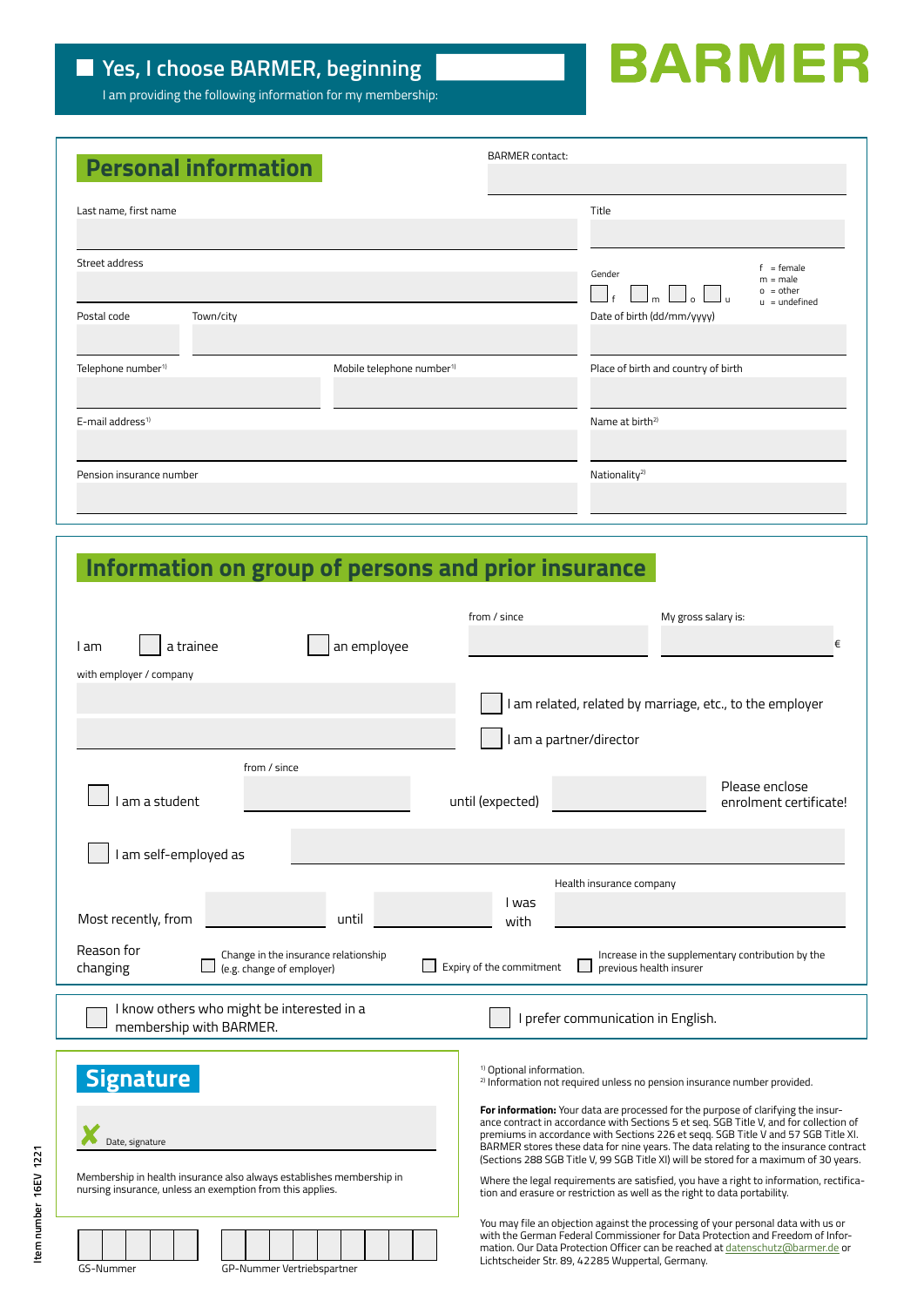# **Top cover and**

# **professional advice**

# **The best medical care and expertise, nationwide**

There are times when only the very best is good enough. This is why we offer you the best possible care by renowned doctors throughout the country with whom we have contractual arrangements. You benefit from the highest quality care and, depending on the contract, from an additional payment discount of up to 150 euros. If you have a special disease or are in need of an operation, we support you in getting a second opinion by arranging an appointment with a specialist or another top doctor via our waiting time management service.

### **100 percent reimbursement of the costs for travel vaccinations**

Are certain vaccinations required for your travels abroad? We assume the full costs for these, so you have more money left over to enjoy your holiday.

### **Naturopathy and alternative medicine**

Do you prefer a natural approach? Then you need look no further than BARMER! Take advantage of the exclusive conditions offered by our health insurance partner HUK-COBURG Krankenversicherung. The supplemental outpatient insurance partially covers the costs of alternative medical treatments, naturopathic therapies and osteopathy.

# **Your life is digital, and so is BARMER**

### **The BARMER app: Take care of all the important things online**

Practical and personal: The BARMER app lets you simply use many services digitally. Submit applications, download certificates, receive new messages in your inbox, collect bonus points and choose great rewards – the BARMER app saves you time and paperwork. Thanks to our reminder service for preventive check-ups and vaccinations, you are always on the safe side. Keep track of your sickness benefit payments, maternity benefits and costs for doctor and hospital services. And with the digital dental bonus booklet, you can record your visits to the dentist in the app.

### **Rest well with our sleeping aid**

You can work better when you're well rested. Our Amazon Echo Skill and Google Home Action offer you the ultimate in relaxation.

# **Ways for you to save**

# **your hard-earned money**

### **Payout of more than 100 euros or other attractive bonuses each year**

The BARMER Bonus Programme allows you and co-insured family members to collect bonus points by engaging in health-promoting activities such as enrolling in an exercise class. You can then redeem these points to purchase special rewards.

### **Elective tariff: up to 100 euros cashback annually**

With our Pro Fit elective tariff, you can be reimbursed up to 100 euros each year if you make no or only a small number of claims.

### **Lifelong learning: allowances for healthpromoting courses**

We provide annual contributions towards health education courses on exercise and fitness, nutrition, relaxation and addiction. You can choose between local classes and our free online courses, which you can participate in from the comfort of your own home or when on the move.